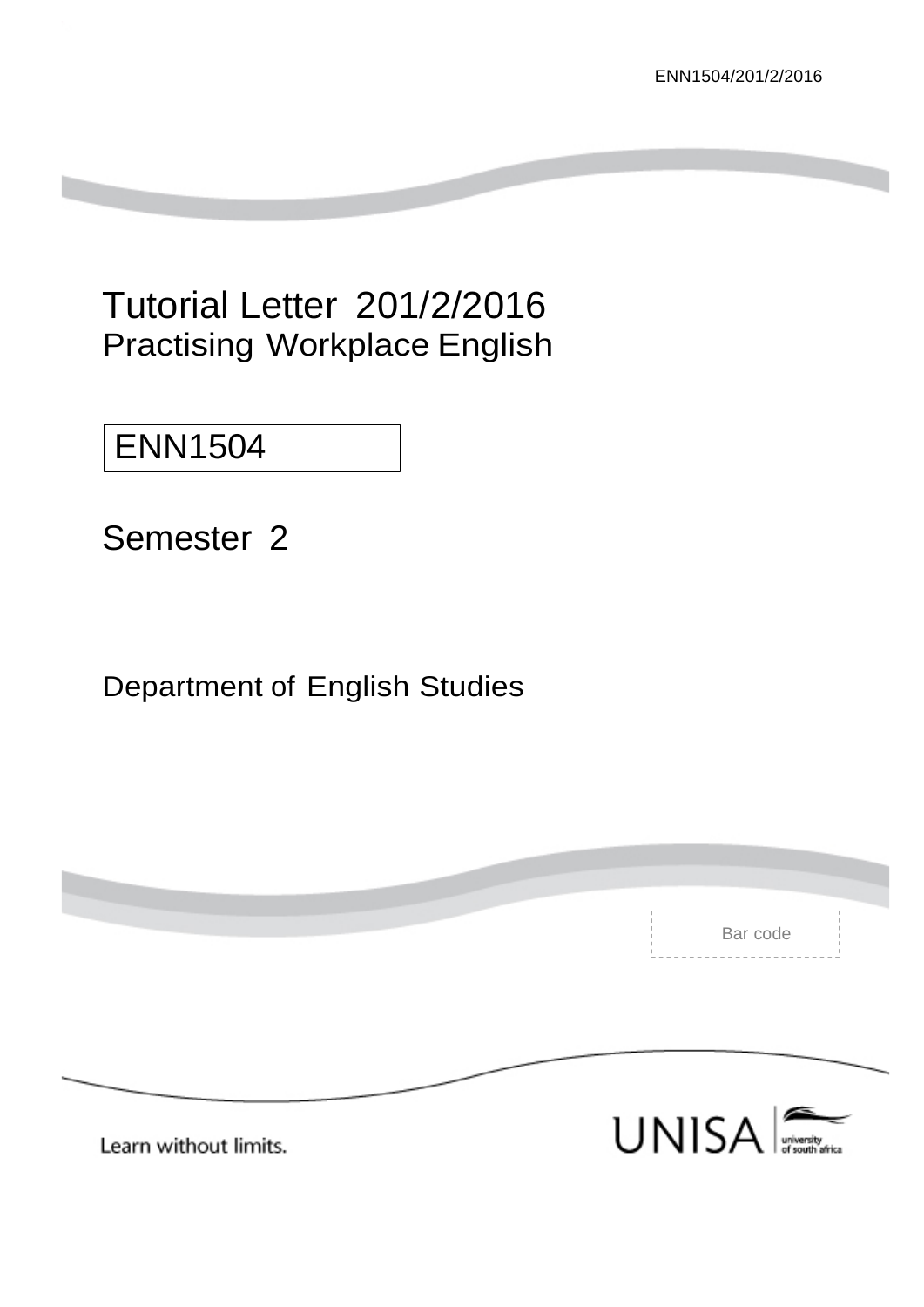# Dear Student,

In this tutorial letter we provide information relating to the May/June examination, and information relating to the assignments. At this stage many of the Semester 2 assignments must still be submitted and marked. We will be able to provide answers to the questions on myUnisa only when the Semester 2 marking process has been completed. In this letter we include assignment questions and answers from a previous semester. Although these are not the assignment questions that you answered, they do cover the same topics. The answers are a selection of very good assignments submitted by students.

# **SECTION A: EXAMINATION GUIDELINES**

# **ASSESSMENT**

Evaluation of your answers to examination questions will be carried out in much the same way as for assignments. Your marks will be determined by considering the three broad areas shown in the following table:

# **ASSESSMENT CRITERIA**

Clarity is the combined effect of the following aspects of good business writing:

| <b>STRUCTURED CONTENT</b>                                                                                           | <b>STYLE AND GRAMMAR</b>                                                                       | <b>LOCAL ERRORS</b>                                                                                                  |
|---------------------------------------------------------------------------------------------------------------------|------------------------------------------------------------------------------------------------|----------------------------------------------------------------------------------------------------------------------|
| Alignment of content and<br>structure:<br>• Content: information<br>accuracy and<br>completeness                    | <b>Appropriate writing style</b><br><b>Grammar: vocabulary</b><br>and sentence<br>construction | Language accuracy:<br>error-free grammar;<br>spelling; punctuation;<br>typing /handwriting                           |
| • Structure (paragraphing<br>subheadings, format<br>conventions)                                                    |                                                                                                |                                                                                                                      |
| <b>Writing skill: Revision</b><br>Reorganise ideas and<br>information. Where necessary,<br>add detail or summarise. | <b>Writing skill: Editing</b><br>Improve style and sentence<br>construction                    | <b>Writing skill: Proofreading</b><br>Correct minor mistakes in<br>grammar, spelling, punctuatio<br>and keyboard use |

This implies:

- We revise the text as a whole in order to improve content and structure.
- We edit sentence by sentence in order to improve grammar and writing style.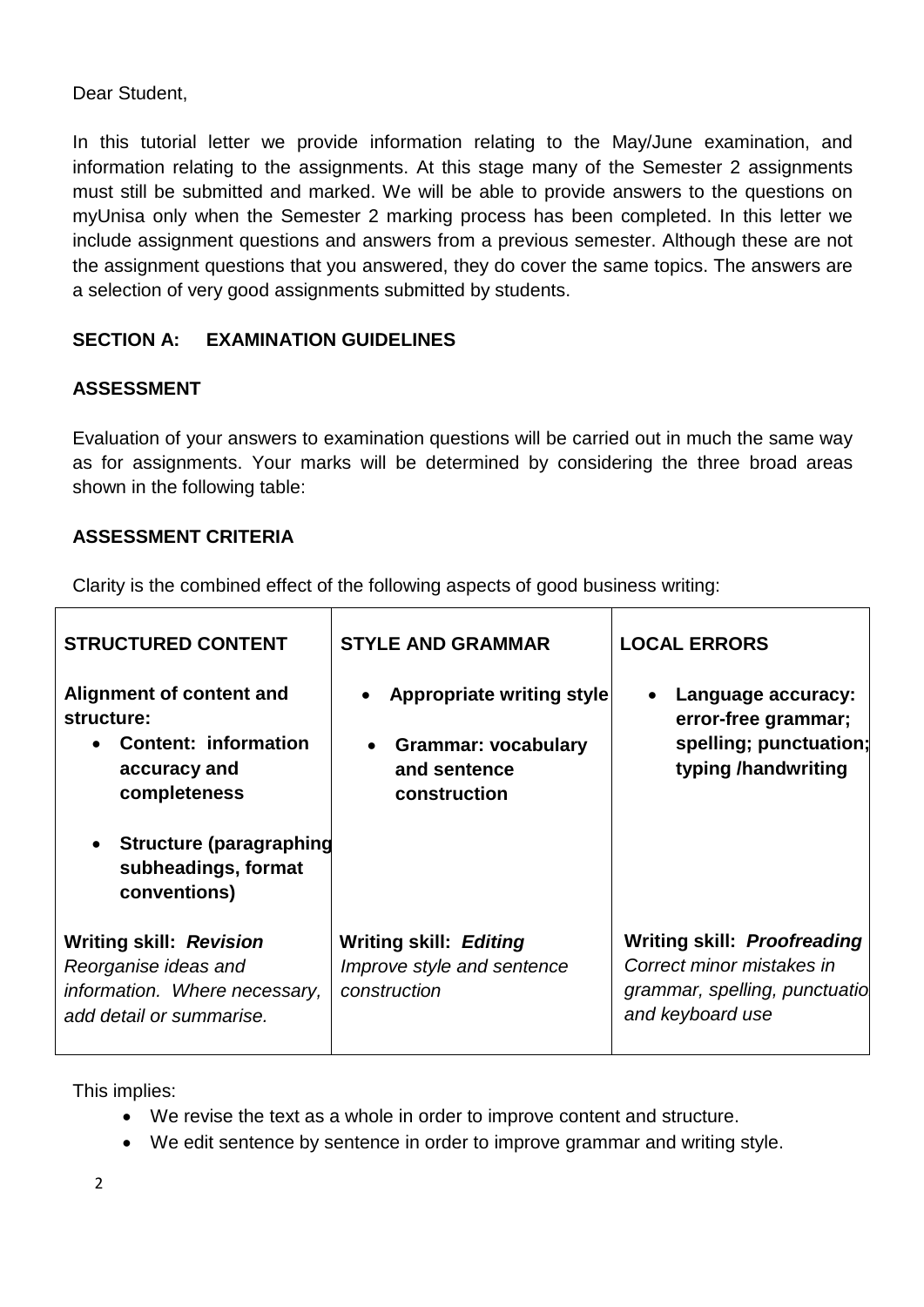• We proofread in order to correct minor mistakes that might distract attention from what we are trying to communicate.

### **EXAM TECHNIQUE**

Answers must meet the requirements of the question. Although we do not require that you show your planning, you need to think very carefully about the precise wording of the question. Questions and instructions are often complex, and need to be analysed step by step. You will be tested partly on your ability to comprehend and give well planned responses to specific instructions.

Remember to make your answers as realistic as possible by including sufficient 'factual' information. You may invent (i.e. make up) the appropriate details.

If you need to do some rough work, use the back pages of your answer book and rule a line through it so we can see it is not to be marked. However, be sure that you have enough time to finish all the answers that we must mark. On the other hand, you should not rush so much that you do not use all of the time available to you. On the basis on the Question Paper format described below, you should be able to estimate how much time you can spend on each question.

#### **QUESTION PAPER FORMAT**

You will write one 2-hour paper worth a total of 100 marks. Your examination mark will contribute 60% of your final mark; the remaining 40% will come from your semester mark as derived from your assignments. However, if you get less than 40% in the examination itself, your assignment marks will not be considered at all.

Your examination will cover these topics:

- 1. Writing skills in correspondence revising, editing and proofreading.
- 2. Minutes of meetings
- 3. Report writing (either a progress or an investigative report).

# **SECTION B PAST ASSIGNMENT QUESTIONS AND ANSWERS - FROM A PREVIOUS SEMESTER**

Because we are still marking your assignments, these are not answers to the questions you were given, but they do cover the same topics. Feedback on your own assignment questions should be available on myUnisa shortly before your examination.

#### **ASSIGNMENT 01 CORRESPONDENCE – REVISING, EDITING AND PROOFREADING**

#### QUESTION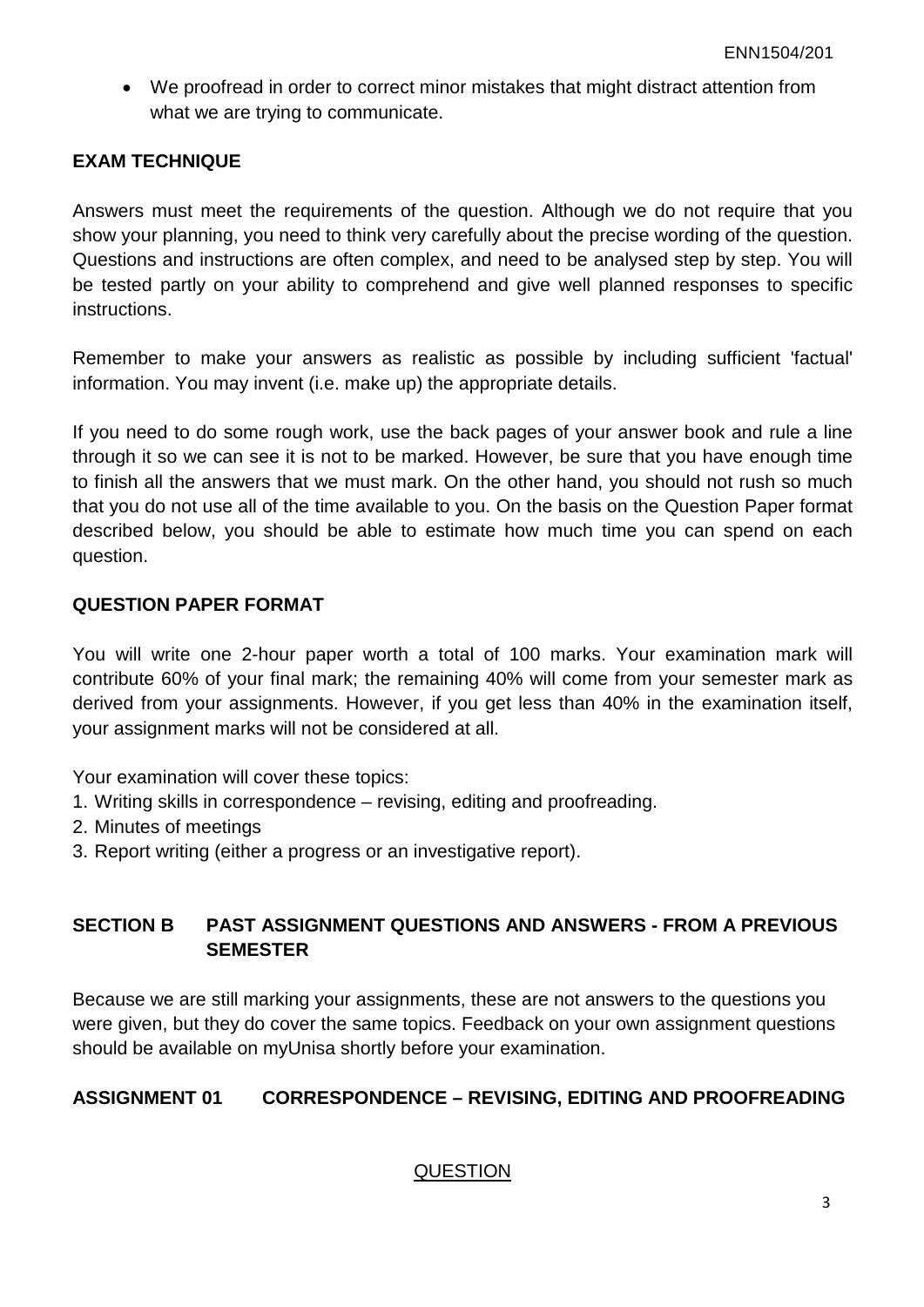Read the draft memo below critically and then improve on it by revising, editing, and proofreading it. This means that you should write your own version of the message, and may add or leave out information. In your revised version, you should have grammatically correct English, appropriate style and well-structured paragraphs. **Your answer should not exceed one page in length.** 

#### **M E M O R A N D U M**

*TO:* **All**  *FROM:* **Skills development manager WG. Lovelin Human Resources**  *DATE:* **18th May 2016** *RE:* **Hours!!!!** 

It has come to my attention that, nowadays there"s people who think we"re gonna do things the way how we want to do them, its not necessary to listen to managers. I"m referring to those of you who think you can come late at work everytime and there will be nothing to be done about it. They don"t want to respect the rules. So this is to inform you that now we have implemented a clock system that will help us and stop this people that are continuing to disobey. When you come at work you must clock in on your computer and we can see what was the time and who was coming late. I have ask the secretary to monitor and put the names on the list.

I am being very much honest to you. We are all having our problem and the traffic is the other problem but, we are coming to work early in time and leave work late. So everybody can do that too, never mind about the excuses. I met with one of the staff member in the lift and she was telling me about problems with her children and her family commitments, please note they are many problems out there. People have accidents everytime, mothers loose sons and daughters, some people they are sick and they are needing medical assistants and financially assistants. Does that mean we have to not come to work in time? Just yesterday I was talking to another man who leaves in the street and he was telling me that he is going to sleep with a emty stomach every day. I don"t know. We all having problems at home and evrywhere, but we come to work punctual day in and day out. According to my opinion is if you dont want work here, than you must go somewhere else. I repeat again, the clock system will begin next month on the 1st, its where you will clock in when you are coming at work and clock out when you leaving work at the afternoon or night or whenever. And the UNION have AGREED on the using of the clock, and the management bosses has agreed, one of the boss basically said we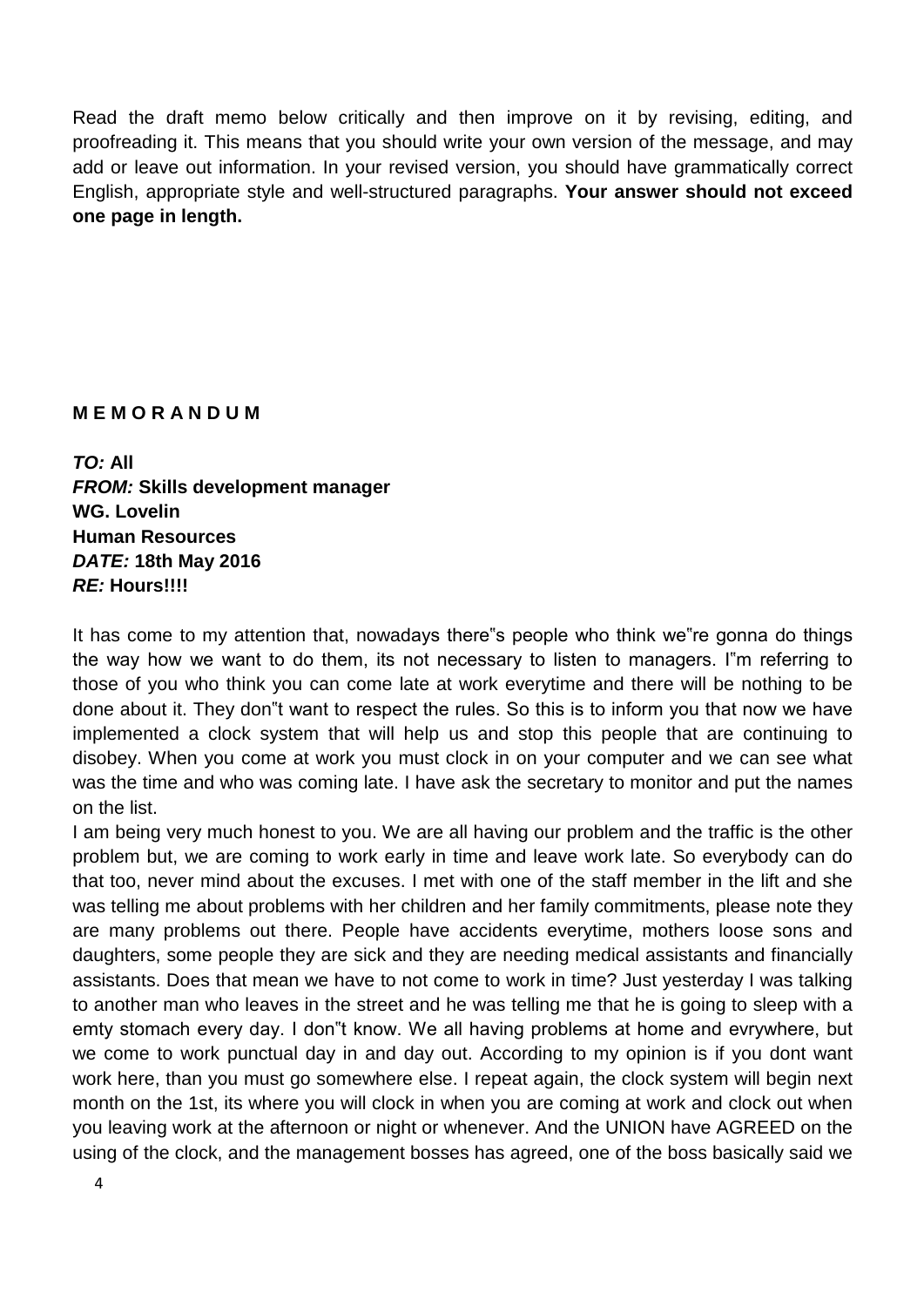suppose to start the clock now, but we will start the clock next month. If you don"t know how to use the clock, than contact us and we will explain how does the clock system work. And remember, we will use the clock from next month!

Your positive respond will be highly appreciated.

Your"s faithful.

WG Lovelin

#### ANSWER

#### **MEMORANDUM**

**To:** All members of staff

**From**: WG Lovelin Skills Development Manager: HR

**Date**: 18 May 2016

#### **MONITORING OFFICE HOURS - NEW CLOCK SYSTEM**

In order to promote punctuality and productivity, and in terms of an agreement between management and the unions, a new clock system will take effect on 1 June 2014. All members of staff will be required to clock-in on their computers at the beginning of each work day, and clock-out before departure.

Kindly direct all queries to the Human Resources directorate.

**WGLovelin** 

Skills Development Manager Human Resources

#### **ASSIGNMENT 02 MINUTES OF A MEETING**

#### **QUESTION**

### **Instructions**

As secretary to the Chief Operations Officer (COO) at *WriteRight Publishers*, it is your task to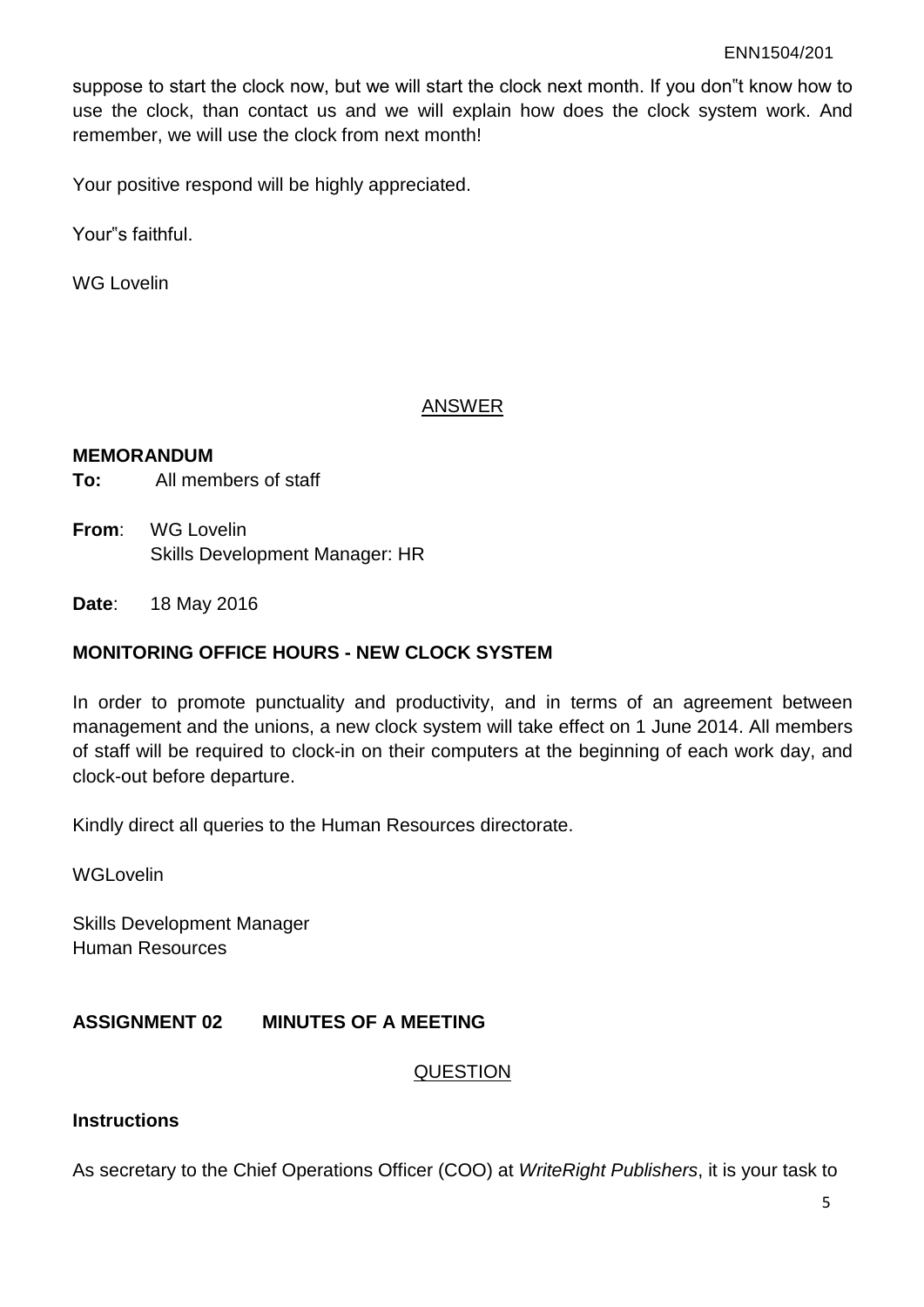take minutes of staff meetings.

Below is a transcript (exact words written down) of what was said during part of a meeting, presented in the form of a dialogue. At this point the meeting is discussing complaints about staff members smoking in their offices.

Write the minutes of this discussion, which covers only one agenda item, and not the whole meeting. NOTE THAT THE COMPLETE FORMAT FOR MINUTES IS NOT REQUIRED.

Minute the discussion under the following subheading:

# **5.1 Smoking in offices**

Your answer should be approximately half-a-page in length.

Remember that in taking minutes we carefully select and summarise information, and make changes to style and grammar. It is usually not necessary to record what each person said in turn.

### **Transcript of part of the meeting**

Ms Barnes (Chairperson): Ok, let's move on to item 5.1: Complaints about colleagues smoking in offices. We've noted with disappointment that complaints about some of you smoking in your offices are still flooding in. Really now!

- Mrs Timms: Oh for goodness' sake, how many times do we have to keep harping on the same issues over and over! I mean it's like listening to a scratched CD. And we know how irritating that is.
- Ms Barnes: Yah, we've dealt with it before, but the fact of the matter is that we are still getting complaints. Frankly, this is becoming a nuissance. I hate it when old people act like a bunch of kids.
- Mr Hashem: Whoa, easy there, come on now. Call us immature, call us stubborn, call us anything, but calling us a bunch of kids is taking it too far. Deal with the issue and don't get personal, OK.
- Ms Barnes: Point taken, sorry about that. It's just that this seriously gets on my nerves.
- Ms Hahn: I don't get why people are freaking out and going all twisted about this. The thing is simple and straightforward; we have a policy on smoking and it's got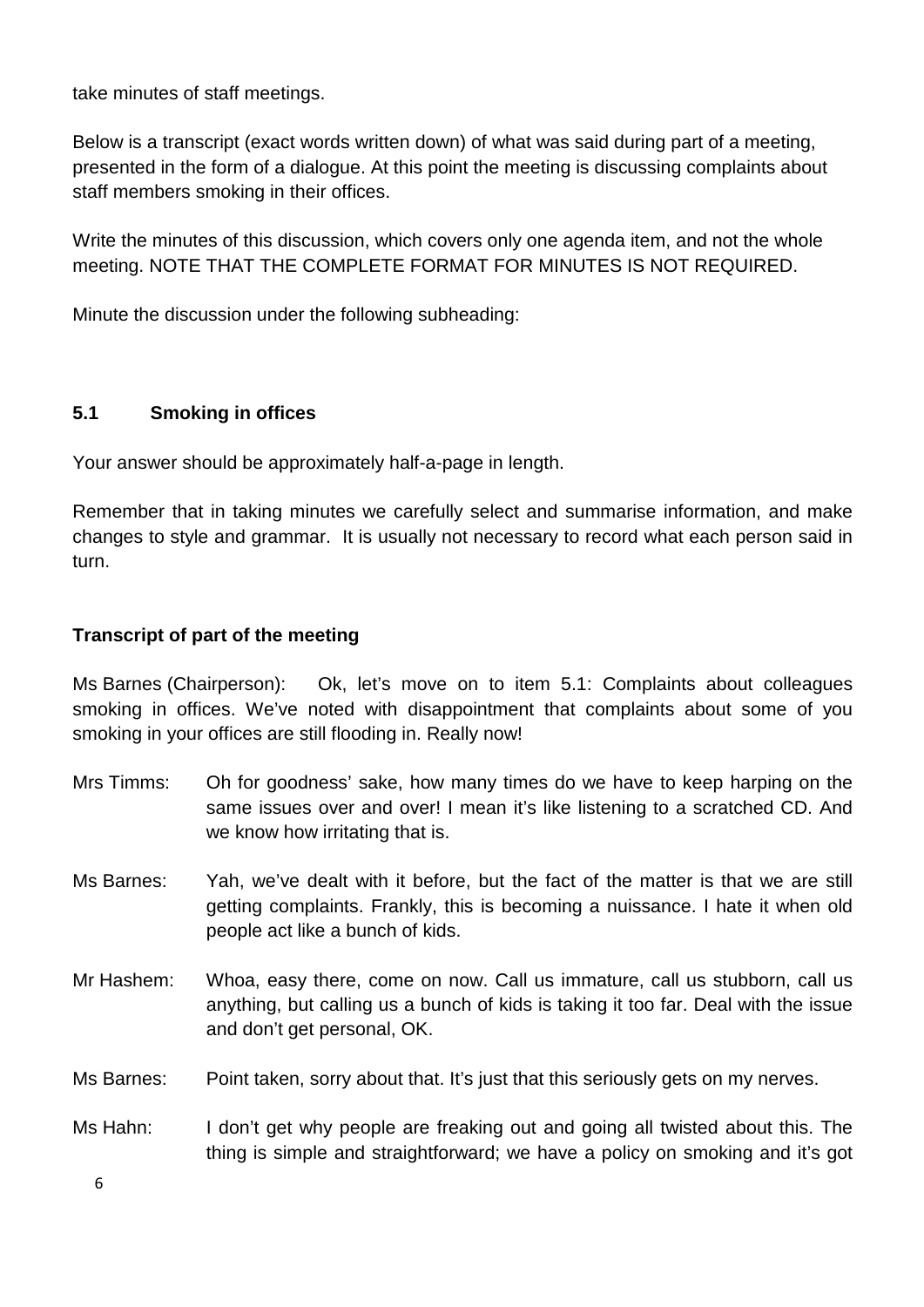very clear stipulations.

Mr Motha: Yes, the policy is very clear. Smoking in offices is prohibited. Simple as that.

- Ms Barnes: Yes, and there are clear designated areas around our building for smoking. The issue here isn't whether or not people should smoke in their offices, as we all know the answer to that. The issue here is to find a solution to the fact that people know they shouldn't smoke in their offices, yet they continue to do so.
- Mr Caines: How are we supposed to work with all the air around us poisoned? These people know that what they're doing is inconsiderate. Plain and simple!
- Mr Kuhn: Guys, I don't know about you, but I think the issue here is about cowards who can't go to their colleagues and tell them to stop smoking in their offices. I mean really, do we have to spend all this time discussing this! The solution's as easy as walking to an office and telling someone to stop messing with you.
- Ms Mazi: Goodness, you make it sound like we live in the stone ages! What's next, a free for all fight where we all club whoever we disagree with! Come on, there are many resolution procedures that can be followed, and this meeting is only one of the avenues.
- Ms Barnes: People, people! Settle down. We are here so we can get to the bottom of this. We are here to find a solution to this brazen disregard for policy. And yes, Mazi, reporting matters is one way of dealing with offenders and then we can discuss these issues and…
- Mr Smith: Welcome to the land of never-ending-meetings! The forever-discussion-resort! I say we dismiss the lot, if they can't adhere to policy then why should they be kept around!
- Ms Barnes: Okay, I know I said we're here to find solutions, but your suggestion seems extreme. In the interest of democracy I have to ask; does anyone else support the dismissal of colleagues who fail to adhere to policy?
- Mr Zimm: Setting that kind of precedent would mean we've got to dismiss some very capable people.
- Ms Barnes: Again, any support for immediate dismissal? No? Okay, that suggestion is out. What if we ask HR to send personalised letters and emails to everyone reminding them of the smoking policy and highlighting the office issue?
- Mr Smith: Letters to everyone! Is that necessary? Think of all that paper and the trees! We know who the culprits are, so why don't we send the letters to the guilty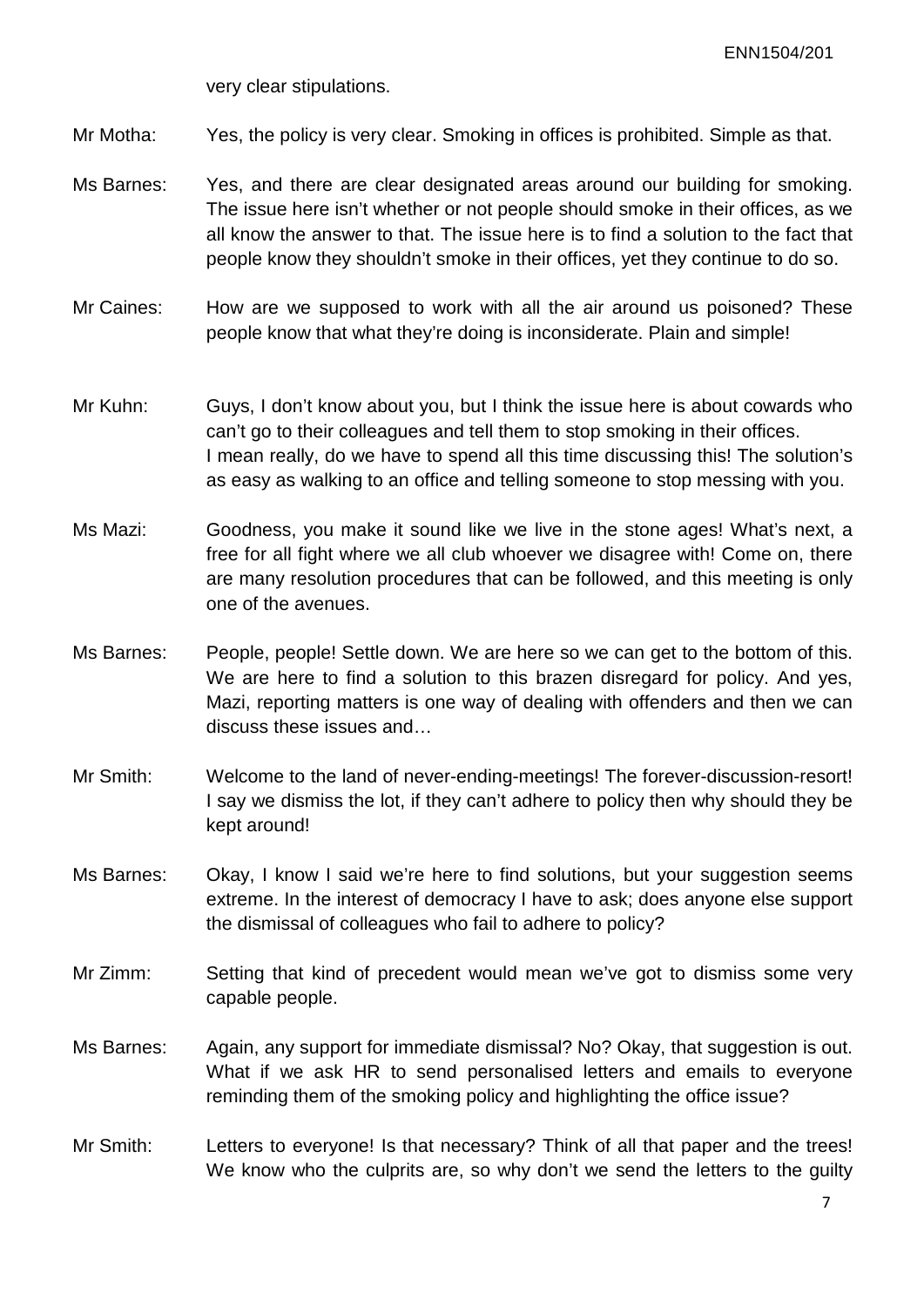while some of us get to spend our time on other important issues.

- Ms Kuhn: Ya! I support that!
- Ms Barnes: Okay, so we will send emails to everyone, I mean everyone in the organization. We will further send letters to the culprits, I mean, affected employees. How about that? Agreed? Good.
- Mr Caines: Eh, what if we also post notices at entrances to corridors, you know, reminding people not to smoke in offices; kind of like how security people post notices reminding us to lock away our valuables?
- Ms Mazi: Excellent idea. This way, when we do dismiss people, no one will claim ignorance.

Ms Barnes: Yes yes, I like it. Can the secretary organise those notices? Is that OK for everyone? Excellent! Thanks.

- Mr Kuhn: So the idea of confronting those who are guilty is out of the question?
- Ms Barnes: On the contrary. Over and above the letters and notices, I will personally talk to each of these people, with representation from HR of course. Our discussions will be recorded, as stipulated in our conflict resolution policy, and I will report on the outcome at our next meeting. How's that? Any support?
- Mr Zimm: Yes, that's perfect! Let me just commend you Chair on your no-nonsense approach towards this matter. You know I remember this department when Mike was still in charge; there was no stress I tell you, no stress. These days I never know if my increased asthma attacks are due to the smoke or the stresses of this place. I just…
- Ms Barnes: Thanks, eh Zimm, I take your point. We've exhausted this item. Shall we move on then? Great, now to Item 5.2…

#### ANSWER

#### **5.1 Smoking in offices**

Ms Barnes, chairperson, expressed her concern that complaints were still being lodged regarding staff members smoking in their offices.

It was agreed that HR would send email reminders of the smoking policy to all staff and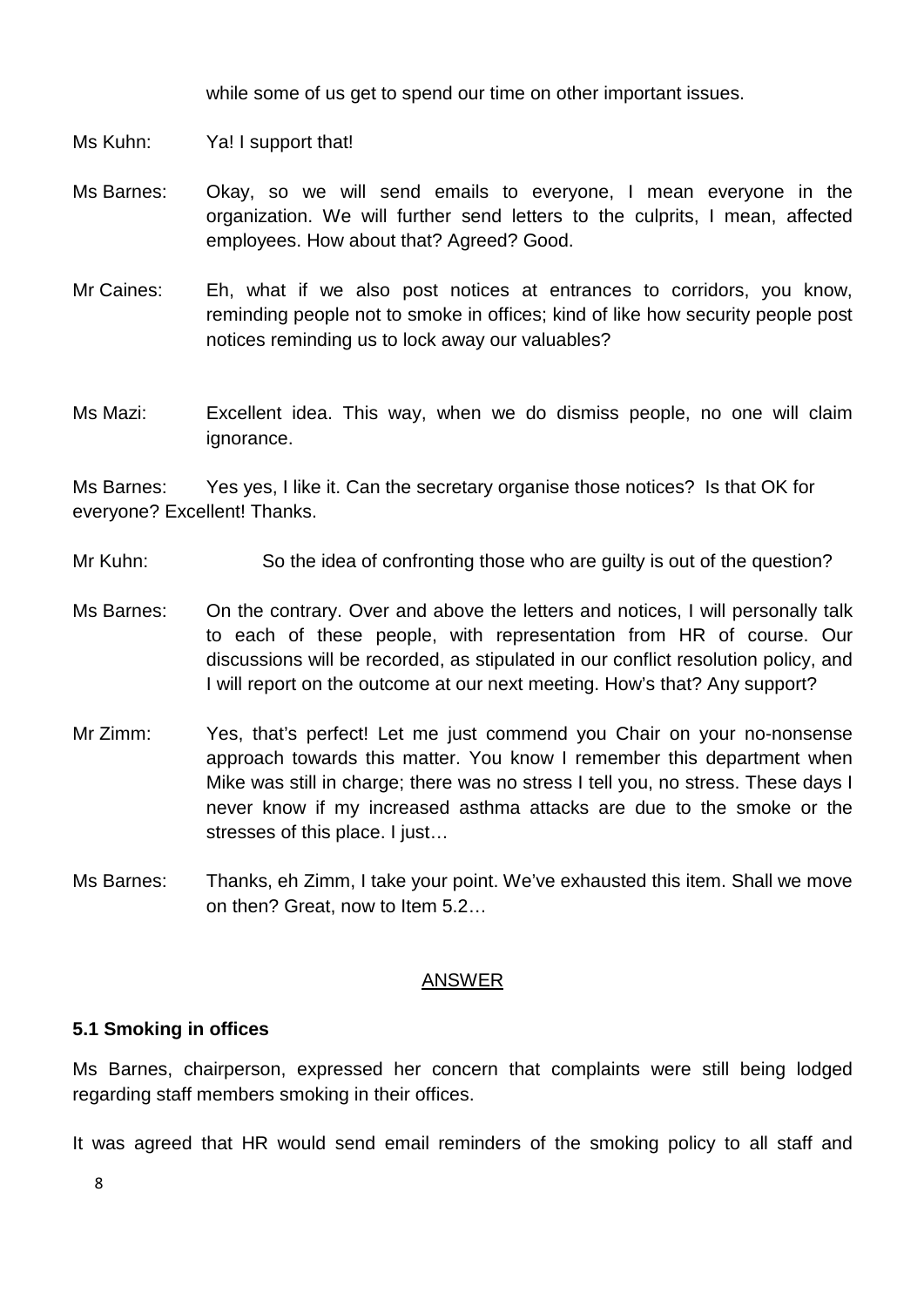personalised letters cautioning known offenders.

The secretary would h a ve notices posted at entrances to corridors.

Ms Barnes would talk to each known offender, with representation from HR, recording the discussions as stipulated by the Conflict Resolution Policy.

#### **ASSIGNMENT 03 THE INVESTIGATIVE REPORT**

#### QUESTION

#### **Background**

You are employed as Director: Logistics in a company that manufactures office furniture, and are therefore responsible for the management of packaging and deliveries to retail outlets (shops).

You seem to have endless problems with maintenance of the small fleet of delivery vehicles belonging to the company, and with some employees in the Logistics section. You have reported that there are too many costly mechanical breakdowns and accidents, some involving drunk driving, and that there have been a number of cases of unauthorised use of the vehicles for private purposes. In addition, drivers have been using them to transport employees to and from work, although this service has never been approved by management.

The Chief Executive Officer (CEO) has asked you to investigate this disturbing state of affairs, and to make recommendations regarding whether the company should continue to operate its own fleet of vehicles, or outsource all deliveries to an independent Logistics (road transport / trucking) company.

#### **Instructions**

Write a short investigative report. You should include a title and use the following subheadings:

- 1. Terms of reference
- 2. Procedures
- 3. Findings
- 4. Conclusions
- 5. Recommendations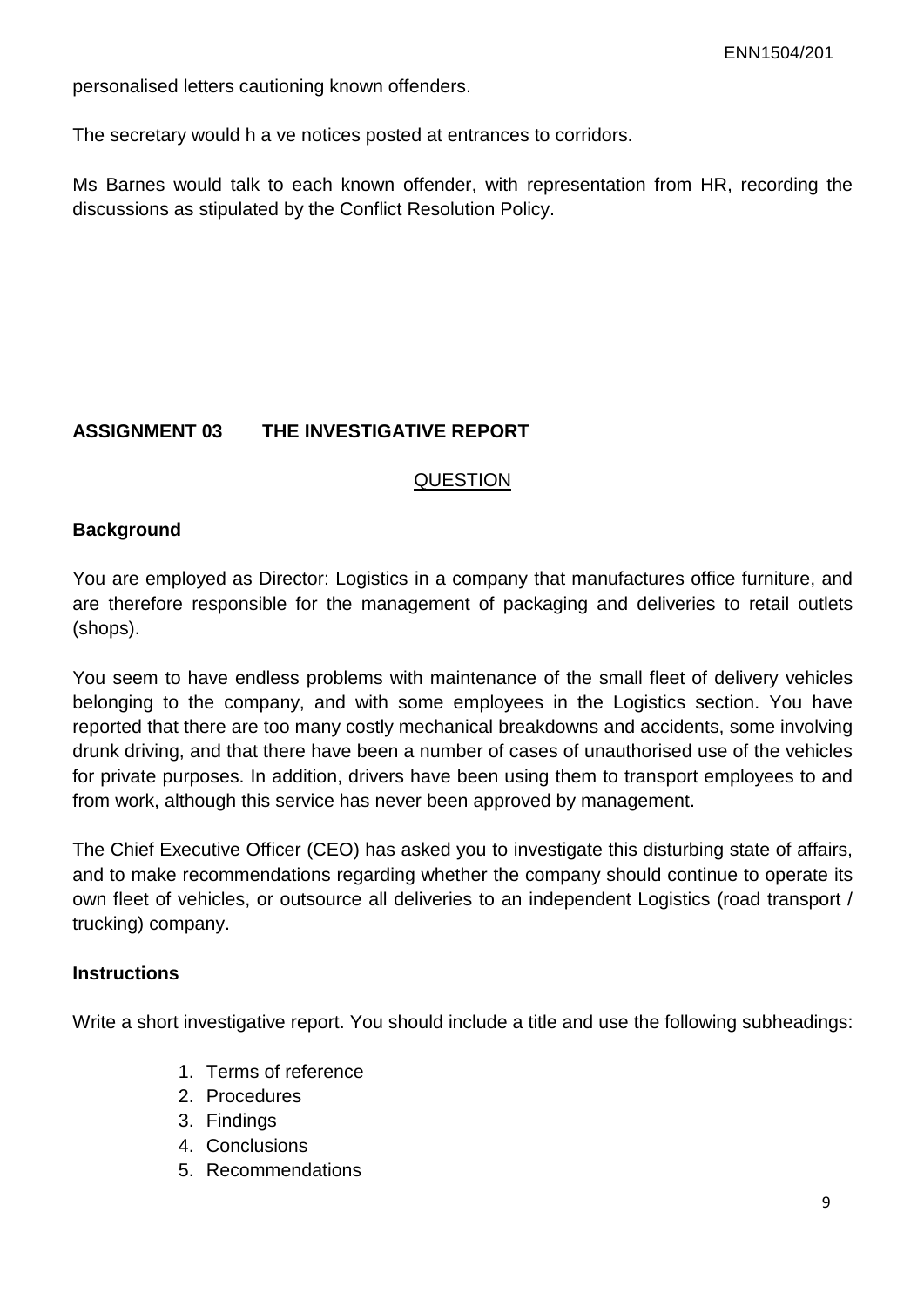Your report should be 2-3 pages in length.

# ANSWER

# **Mills Office Furniture** MEMORANDUM

**TO:** Mr Mark Arendse **REF.:** S/14

**FROM**: Ms SarahWade Director: Logistics

**DATE**: 22 February 2014

# **REPORT ON AN INVESTIGATION INTO THE POSSIBLE BENEFITS OF OUTSOURCING MILLS OFFICE FURNITURE DELIVERIES TO AN INDEPENDENT LOGISTICS COMPANY**

# **1. Terms of reference**

On 1 February 2014 Mr Mark Arendse, Chief Executive Officer (CEO) of Mills Office Furniture, requested that an investigation be carried out into the possible benefits of outsourcing Mills Office Furniture deliveries to an independent Logistics company. The investigation was requested due to costly mechanical breakdowns and unauthorised and wreckless vehicle usage. Recommendations to be submitted to the CEO by 23 February 2014.

#### **2. Procedures**

The procedures followed to conduct this investigation include:

- 2.1 The cost to company for managing its own fleet of delivery vehicles for a period of 6 months (1 August 2016 to 31 January 2014) was calculated from pay-outs for vehicle maintenance and repairs, fuel and staff costs. This was compared with quotations requested from three independent logistics companies for the same deliveries.
- 2.2 A report was requested from Tracker to ascertain the number of unauthorised kilometres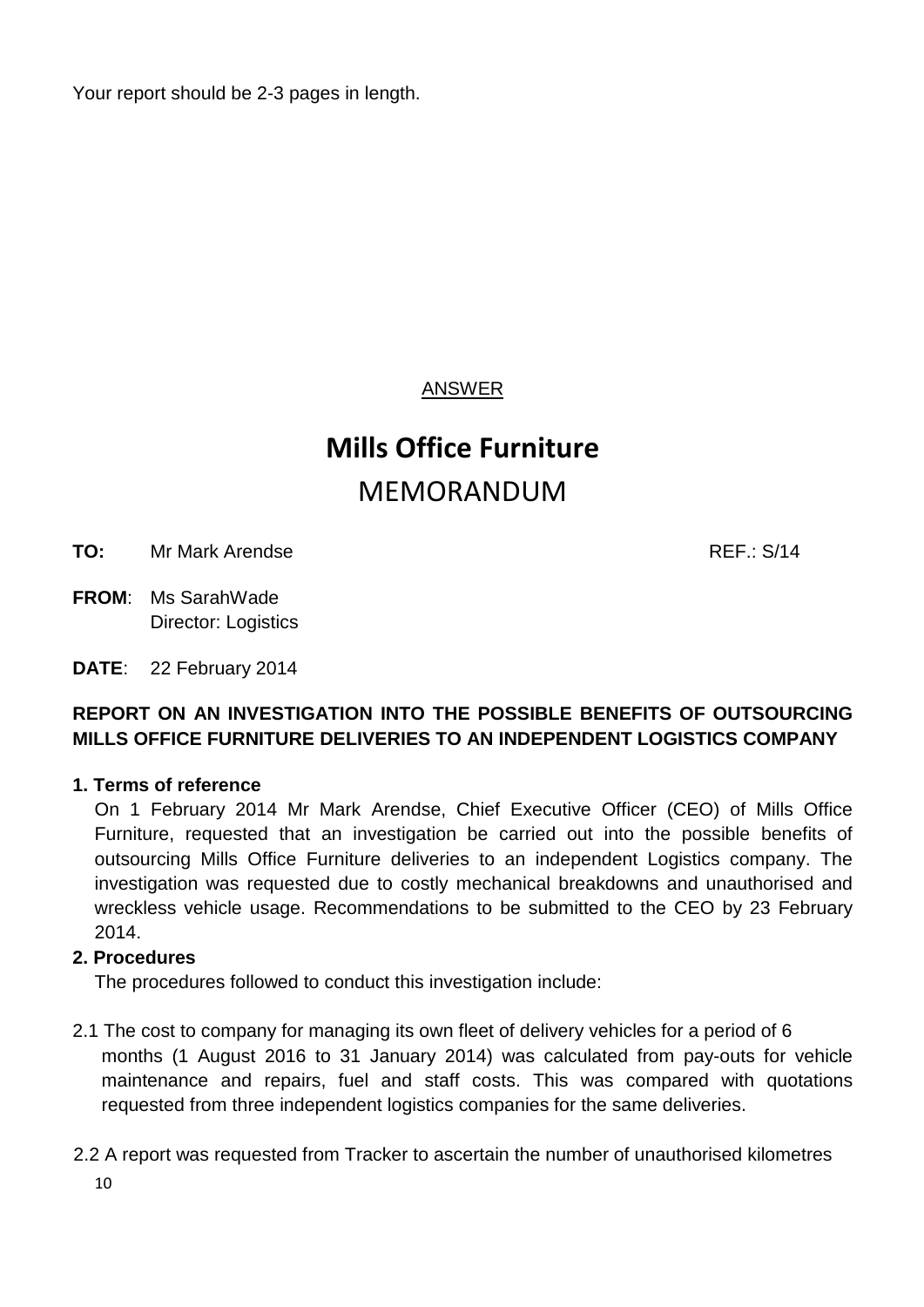(vehicles used for private purposes and to transport staff to and from work) for the period 1 August 2016 to 31 January 2014. Fleet history recorded no-go zones were used as a basis for calculations. Cost to company for unauthorised travel was calculated.

- 2.3 Questionnaires were distributed to 13 staff members (see attached questionnaire Addendum 1).
- 2.4 Transportation options for staff to and from work were investigated.
- 2.5 Interviews were conducted with two Small Fleet Operations Managers (see attached interview schedule - Addendum 2).

#### **3. Findings**

Based on the procedures described above it was found that:

- 3.1 Outsourcing to an independent logistics company would cost R15 000 on average per month. Current fleet management costs an average of R17 000 per month.
- 3.2 Unauthorised use of fleet vehicles cost Mills Furniture an additional R1 500 per month on average.
- 3.3 The completed questionnaire confirmed that three staff members are using company vehicles to get to and from work.
- 3.4 Bus and train schedules confirmed that there is alternate transport available for staff currently using company vehicles:
	- Bus routes stop 500m from the office;
	- A train stop is less than 1, 5 kilometres from the office;
	- Taxis do not drive the route.
- 3.5 Managers interviewed expressed their dissatisfaction with unreliable, old fleet vehicles that continually breakdown. They confirmed three cases of drunk driving. It was estimated that the total man-hours used to deal with breakdowns over the past six months averaged 7 man-hours per month.

### **4. Conclusions**

From evidence in the findings above, we can conclude that:

- 4.1 Outsourcing fleet management to an independent logistics company would be more cost effective, even if unauthorised vehicle usage issues could be resolved. Additional benefits would include:
	- No need for driver salaries;
	- No need for tracker services;
	- Current vehicles could be sold.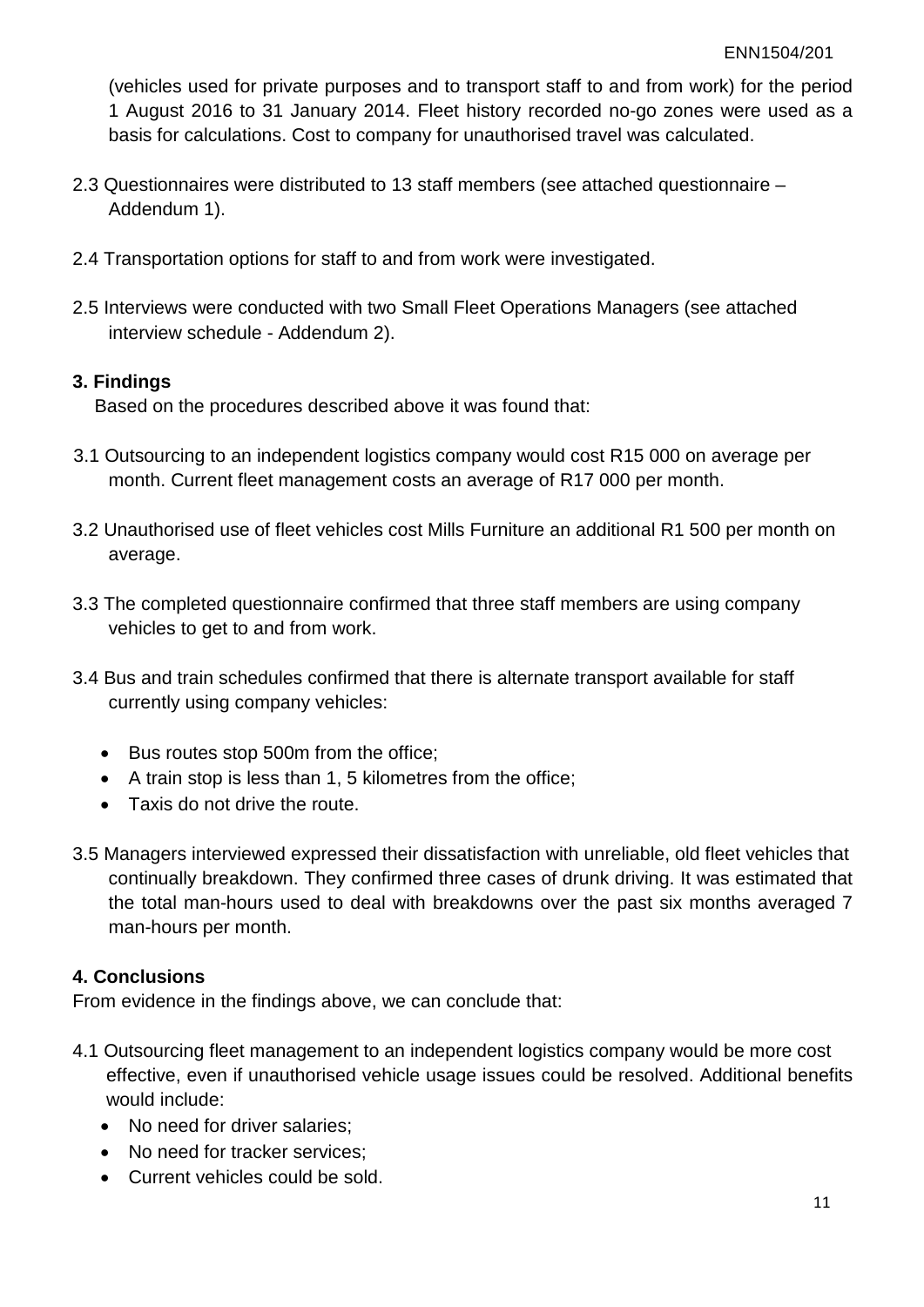- 4.2 Only 3 staff members are affected with transport to work and alternate transportation is available for these staff members.
- 4.3 Outsourcing would allow for a more efficient delivery service with more reliable vehicles. It would further allow for less man-hours spent on managing fleet breakdowns and related matters such as disciplinary hearings.
- 4.4 Fleet breakdowns account for many wasted man-hours.

# **5. Recommendations**

- 5.1 Deliveries should be outsourced to an independent logistics company.
- 5.2 Fleet vehicles should be sold and tracker services terminated.
- 5.3 A meeting should be held with staff to remind them that transport to and from work is their own responsibility they should be given information on transportation options.
- 5.4 Delivery staff (drivers) should be transferred to elsewhere in the company for operational reasons. Options should be discussed and negotiated with them beforehand.

*SWade* 

Ms S Wade Director: Logistics

# **ASSIGNMENT 04 THE PROGRESS REPORT**

# QUESTION

# **Background**

You are employed as the Director: Logistics and Environmental Issues at the Head Office of FleetStreet: an organisation which provides shuttle and transport services throughout the country.

Last year, FleetStreet embarked on a major environmental greening initiative, and the first step in this project was a competition in which the staff were invited to submit "green" suggestions. Many useful suggestions for becoming a greener business were received, and management decided to fund the implementation of the following during 2014:

- a. Recycling waste products produced by the company.
- b. Making use of grey (non-sewage waste) water for gardens on the company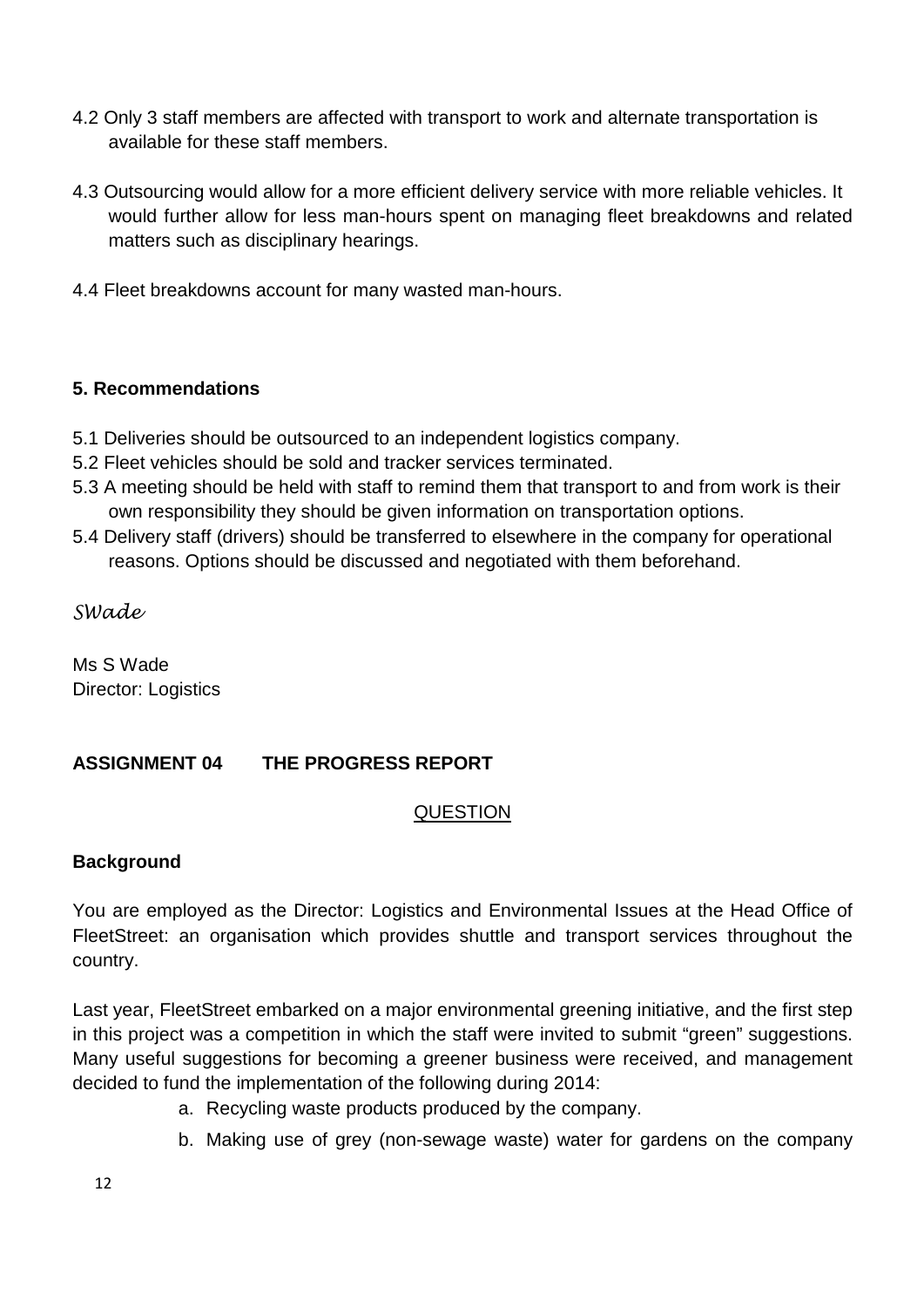premises.

c. Regenerating the natural habitat in a chosen area not far from the company premises by removing alien (non-indigenous) vegetation and planting indigenous trees.

However, it is nine months later, and the greening project is not prospering. Since Management invested a large sum of money in the project, they are expecting answers. You have been requested to investigate the state of affairs, and compile a progress report.

#### **Instructions**

Compile a progress report on the *2014 Going Green Project* of FleetStreet. Include progress made in the three areas outlined above, adding any relevant details.

You should adapt the following headings to suit your own situation:

#### TITLE

- 1. Introduction (Background)
- 2. Description of project (Objectives, target dates, resources, budget, etc.)
- 3. Work completed to date
	- 3.1. Phase/project 1
	- 3.2. Phase/project 2
	- 3.3. Phase/project 3
- 4. Difficulties encountered
- 5. Next phase
- 6. Conclusions and recommendations

#### ANSWER

# REPORT ON PROGRESS MADE IN THE IMPLEMENTATION OF THE 2*014 FLEETSTREET GOING GREEN PROJECT*

#### **1. Introduction**

Last year, *FleetStreet* embarked on a major greening initiative. We held a competition in which we received an overwhelming response to our "going green initiative". Several suggestions were accepted and on 7 January 2014 the first phase of this project was implemented.

#### **2. Description of Project**

The following recycling objectives were decided upon:

2.1 Recycling waste products produced by the company.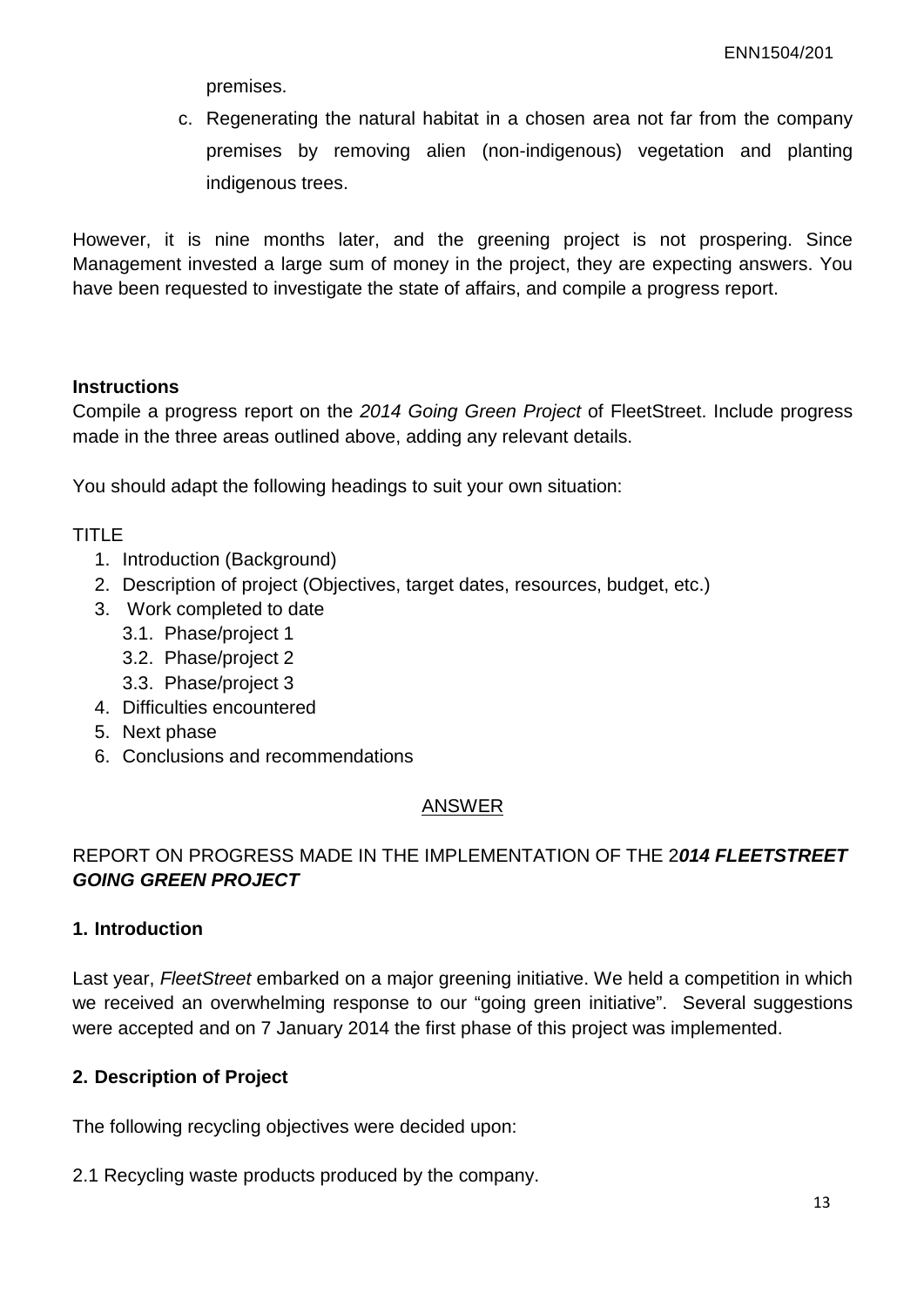- 2.2 Making use of *grey water* for the bus wash bay and gardens on the company premises.
- 2.3 Regenerating the natural habitat at zone 2 stand *2061* opposite the Head Quarters in Midrand by removing alien (non-indigenous) vegetation and planting indigenous trees. The **target dates** for implementation of *the going green project* were:
- Project 2.1: 07 January 2014
- Project 2.2: 10 February 2014
- Project 2.3: 28 February 2014

**Resources** used in this project are labour and human resources, land and natural resources, economic resources and outsourcing to obtain sustainability, conservation and stewardship.

*FleetSteet* has approved a **budget** for the above projects to the sum of R400 000.

# **3. Work completed to date**

#### **3.1 Project 1: Recycling**

The following **Recycling bins** were placed on the premises on 7 January 2014**:**

| $\pm$ .1  | Paper          | I.5            | Glass              |
|-----------|----------------|----------------|--------------------|
| $\pm 2$   | Cartons        | $\overline{6}$ | General waste      |
| $\perp$ 3 | <b>Plastic</b> | $\overline{7}$ | Used tyres (rubber |
| $\vert$ 4 | Cans           | ⊟8.⊺           | Used oil           |



*FleetStreet* discards a substantial amount of paper, cans, glass, cartons and plastic on a monthly basis. Recycling these items reduces greenhouse gas emissions and it generates income from recyclables recovered.

At the workshop in Midrand, busses are checked and serviced on a regular basis. Once **tyres**  are discarded, they are considered scrap tyres. Tyres are among our largest and most problematic sources of waste. Annually *FleetStreet* discards up to 1000 tyres. More efficient and effective ways of recycling of tyres are being investigated.

**Used oil waste management and recycling** is a major priority of *Fleetstreet.* The company makes use of "The Old Oil Man" (part of NORA-SA; National Oil Recycling Association of South Africa) to dispose of used oil at our company Head Quarters.

#### **3.2 Project 2: Grey water**

After intense research on the use of *grey water,* the following conclusions were made:

3**.**2.1 On average *FleetStreet* uses 80 000 litres of water on a monthly basis, 80% of this water is consumed in the wash bay where busses are cleaned, costing the company in excess of R4 000pm.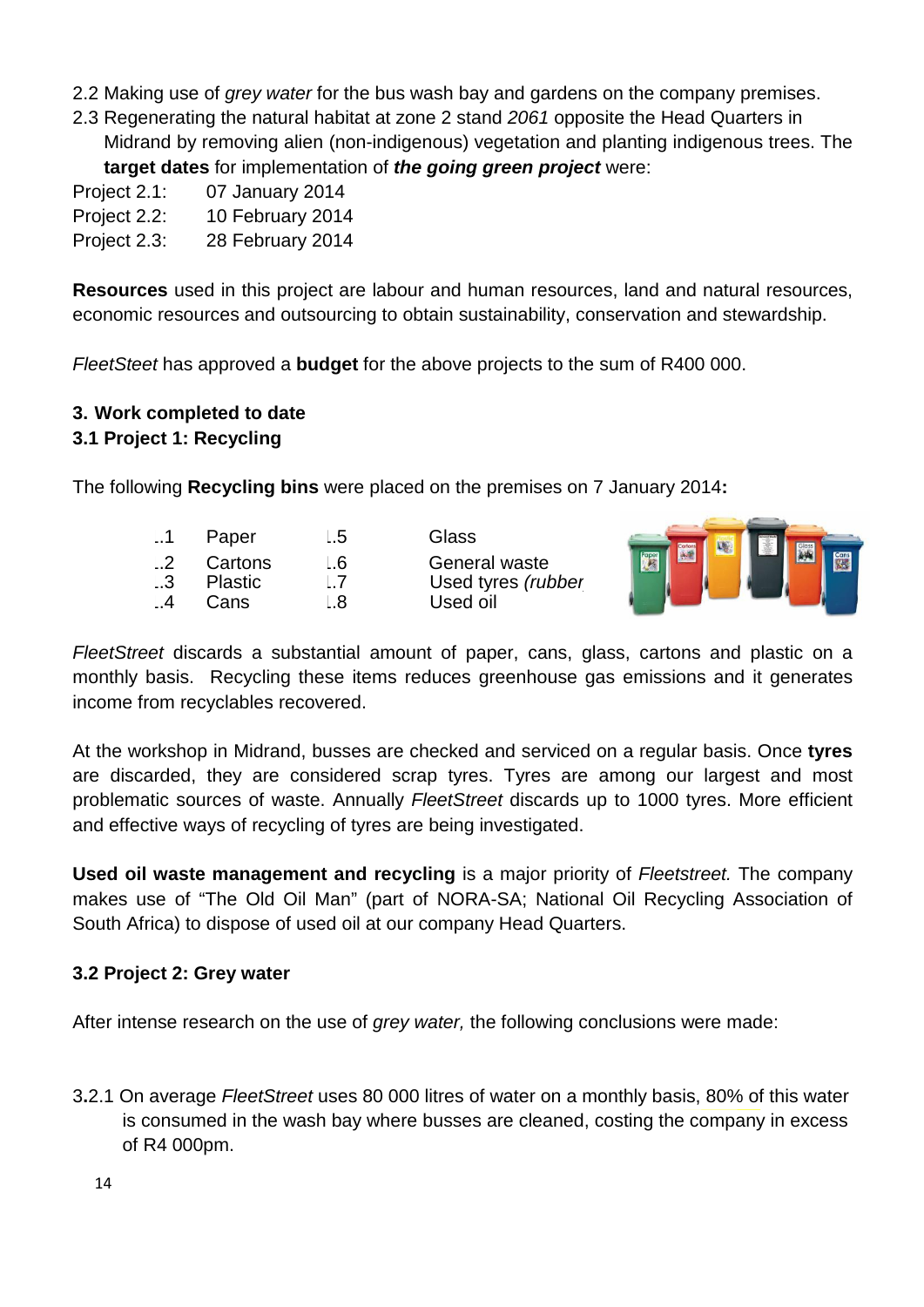3.2.2 After research, it was established that a combination of rainwater harvesting and grey water treatment can conserve the environment and save the company money. Researched shows by using an advanced car-wash water recycling system (*Grey water bio digestion*), water consumption can be reduced by up to 70%. We contacted Rainwater Harvesting (Pty) Ltd to install a high performance carwash recycling system, costing the company R240 000.

We also decided to install an external *grey water* tank, diverting bathroom basin water to a low pressure irrigation system that will supply water to the gardens. Incurred costs: R48 000.

3.2.3 The High performance carwash recycling system and a 150l *grey water* tank was installed by Rainwater Harvesting (Pty) Ltd on 10 February 2014.

#### **3.3 Project 3: Regenerating the natural habitat**

- 3.3.1 We have made it our priority to take stewardship of the fallow land (belonging to *FleetStreet*) situated opposite *FleetStreet's* Head Quarters after noticing that alien vegetation had taken over the native vegetation and is causing soil erosion and posing a high risk of flammability and veld fires. Alien vegetation is known to be a threat to water security as they consume hundreds of litres of water per day. The project goal is to remove the invasive species and replace them with indigenous trees and shrubs.
- 3.3.2 On 28 February the following management actions were initiated:
	- The extent of invasion as well as density and height of alien species were mapped.
	- Costs were determined (see attached annexure A).
	- A plan of operations detailing initial control of drastically reducing the existing population was established.
	- A week later we started removing all the invasive alien plants from the property.

### **4. Difficulties encountered**

#### **4.1 Difficulties encountered with the recycling bins**

Our biggest challenge is to educate the employees to use the bins appropriately. Many of the employees do not distinguish between the waste and waste is thrown into incorrect bins without making a concerted effort to recycle.

Some employees are against this initiative. They feel that we are jeopardising the jobs of unemployed people who make it their daily income to sort waste and sell it to recyclers.

If our recycling initiative is implemented properly, income can be generated from recyclables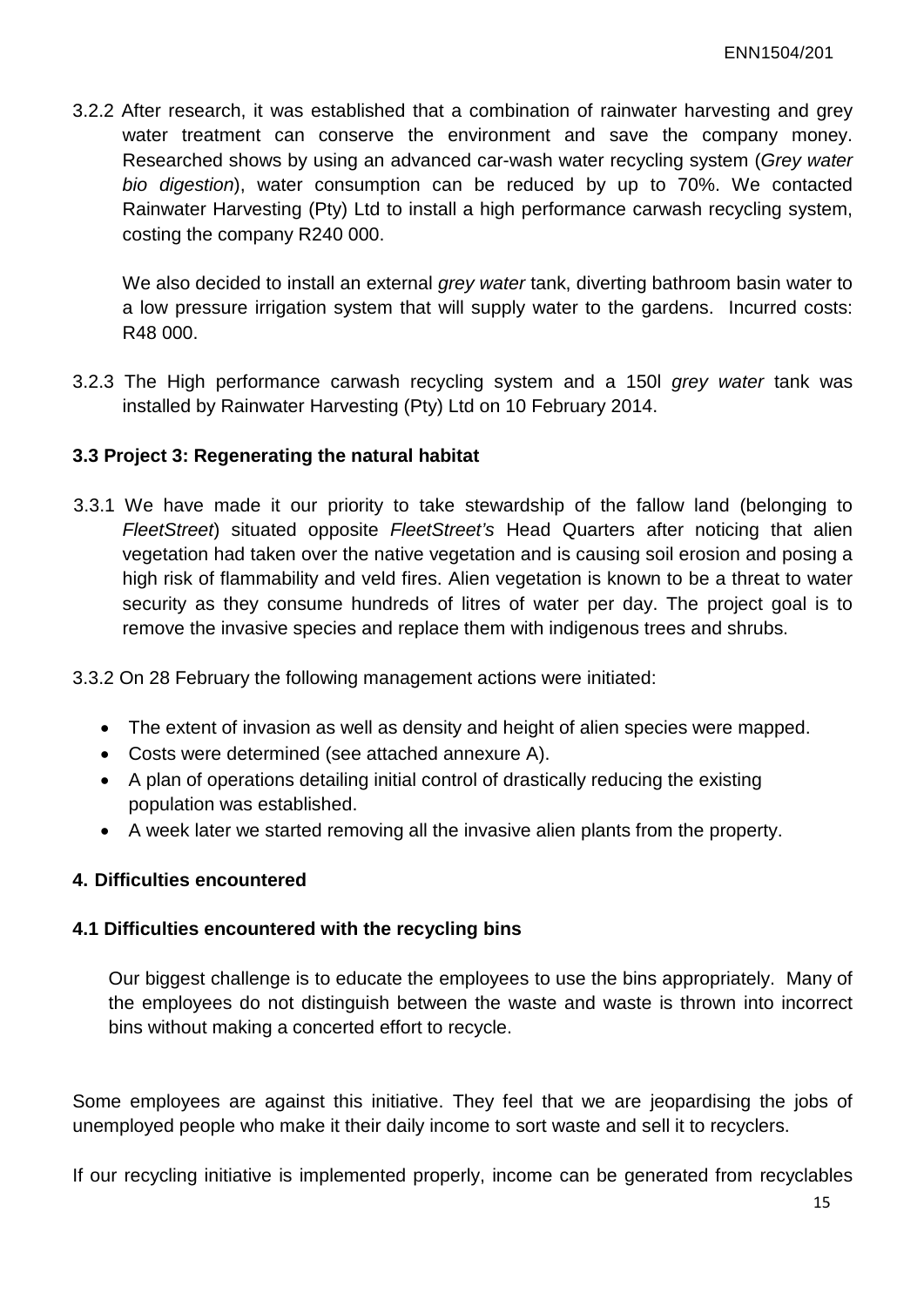recovered for the company.

# **4.2 Difficulties encountered with the recycling of tyres.**

Used tyres have been piling up at the company premises and there are significant problems with recycling. In 2012 the department of Recycling and Economic Development Initiative of South Africa (Redisa) gave the green light to implement a plan for the effective recycling of tyres. A levy of R2, 30 plus VAT were placed on the importation of tyres. These costs are being recovered through the byers. According to statistics R400 million has been collected by Redisa to date but only R150 million has been spent on improving effective recycling of tyres.

# **4.3 Difficulties encountered with the** *grey water* **initiative:**

After sales service with regard to maintenance and servicing of the water recycling machinery is posing problems. Water filters and water pumps need to be serviced and cleaned on a regular basis as nozzles and hoses get clogged up easily. Unfortunately the service provider is not honouring their after sales service promises.

If regular cleaning of equipment is not maintained, the equipment will clog up and permanent damage to the pump system can incur high replacement costs.

# **4.4 Difficulties encountered with regenerating the natural habitat mentioned in 3.3 above:**

We are currently in the first phase of the *regeneration of the natural habitat initiative*. Alien plants are being removed at a cost of **R3000/**ha. This is a long term project and regeneration will only be evident after 3 years.

Currently we are trying to control new alien seedlings by removing them before they are 0,5 m high to avoid costly control work at a later stage.

# **5. Next phase**

# 5.1 **Training and awareness with regards to recycling**

We will embark on an on-going educational training and awareness programme to create awareness to all employees regarding our recycling programme and the importance of using the bins appropriately in order to avoid expensive penalties.

5.2 On-going negotiations with Redisa will determine our future recycling plans regarding **tire recycling**. March 2014 saw the first removal of tyres from our premises by Ridisa in many months. With on-going negotiations and pressure from the tire industry, we hope to see an improvement on the effective recycling of tyres in the near future.